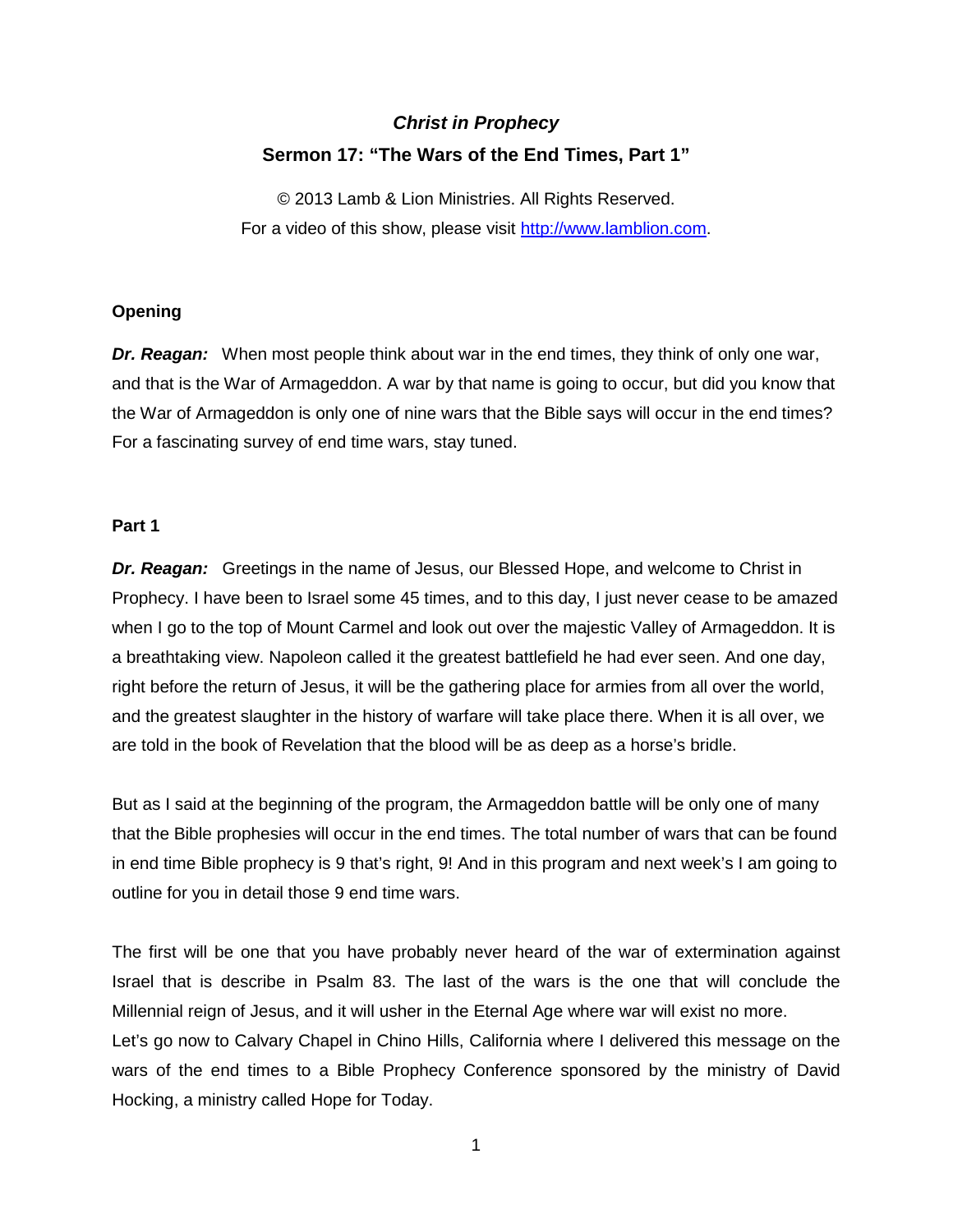#### **Presentation**

*Dr. Reagan:* Well greetings to all of you, I greet you in the name of Jesus our Blessed Hope. He was asking, "What language we speak?" Well I speak Texan and so some of you may not be able to understand me. Several years ago I was in the Czech Republic to preach and they said, "The translator wants to meet with you early to kind of get a feel of your accent and all." And I said, "Ok." So I meet with this fella and we talked for about 30 minutes and he had been trained to speak English in England. And he kept looking at me very strangely. And finally I said, "Is there something wrong?" And he said, "I've never heard anyone speak English the way you do." I said, "Well what's different about it?" And he said, "Well, I'm trying to think of the word. So the world in Czech is so, and so." And his wife was sitting there and she said, "Oh that means hillbilly." He said, "That's right, you sound like a hillbilly." I said, "Well, ok."

You know that wonderful song that was just sung is a song we've been singing in Texas. We're having the worse drought in modern history. The worse one we ever had was in 1980 but this one is going to surpass it. There's a large part of Texas, almost two-thirds of Texas has not even had a tenth of an inch of rain since the beginning of the year. Where we are in Dallas we've had some rain but we haven't had any in three months. Our longest 100 degree temperature span was in 1980, 42 days in a row of a 100 degrees or more. Usually we don't hit that until August, and we're getting ready in 2 or 3 days to surpass that mark with no end in sight. It is hot, and it is dry. It was 110 when I left Dallas yesterday. And I was hoping to find some really cool weather out here, but I didn't find it until the sun went down last night. That's one great thing about this area when the sun goes down it cools off. In Texas it doesn't because humidity is so high it is still 95 at midnight. Let me tell you how hot and how dry it is in Texas. Are you ready for this, this is how hot and dry it is: the Baptist have started sprinkling. [laughing] The Methodist are using damp wash clothes. The Presbyterian's are handing out rain checks. And the Catholics are praying earnestly that God will change their wine into water. Now brother, that's hot. That is hot.

Well I want to talk with you this evening about Israel's fate in the wars of the end times. Every time a war breaks out in the Middle East my phone starts ringing off the hook and I start getting e-mail message like you wouldn't believe asking me one question, "Is it the War of Armageddon?" That's always the question, over and over. Is this the War of Armageddon? This question is prompted by the fact that most people are familiar with only one end time war, the one that has been popularized in movies, and novels as the Battle of Armageddon. In fact this afternoon when Paul was speaking I noticed that book, after book, after book that he put on the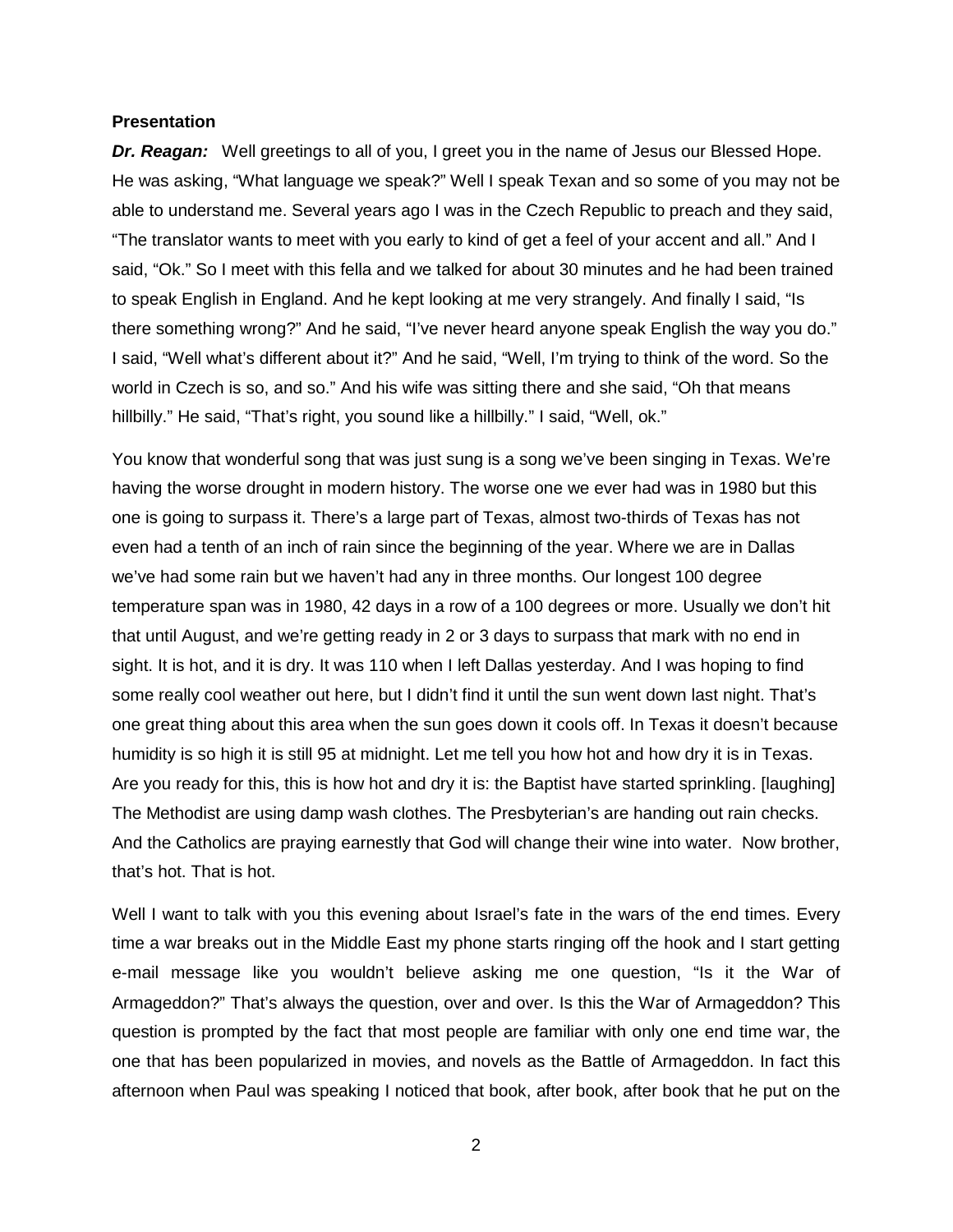screen had the word Armageddon in the title of it. So that is what most people know about the end times, there is going to be a Battle of Armageddon. This term literally means, rather it comes from Revelation 16:16 which in Hebrew it says is called, Har-Magedon." It says in the end times that the nations of the world will gather at Har-Magedon. In Hebrew that literally means, the Mount of Megiddo, the Mount of Megiddo. This is an aerial photograph of Megiddo, which is an ancient fortress dating back 1000's of years ago that always controlled the Valley of Armageddon. Now the Valley of Armageddon is known in Israel as the Jezreel Valley it lies in front of Megiddo. It runs diagonally across Israel from Haifa on the Mediterranean, to the Jordan River. Most people are surprised to discover that there is no reference in the book of Revelation to the Valley of Armageddon, only Har-Magedon. Nor is there any reference to the Battle of Armageddon, but we'll talk more about that later on. People are even more surprised to learn that Bible prophecy reveals 9 wars, 9 wars in the end times and that Armageddon relates to only 1 of those 9 wars. Most prophetic scholars have long believed that the next great end time war will be the War of Gog and Magog that is described in Ezekiel 38 & 39. Incidentally that's not misspelled up there where it talks about the Mid-East Peace process, that's a sarcastic comment on what is going on in the Middle East as Israel is being divided up in the name of peace.

The idea that this will be the next war of Bible prophecy is the stated position for example of Joel Rosenberg in his popular book, *The Epicenter*. This war will start when Russia invades Israel with certain specified allies, all of whom are Muslim nations today. But I seriously doubt personally that the conflict described in Ezekiel 38 & 39 will be the next war of the end times. I feel that way for two reasons: first there is a condition for the war in Ezekiel 38 & 39 that simply does not exist today. And there is no prospect for it to exist in the near future. Three times in Ezekiel 38:8, 11, 14 it says, "This war will occur when the people of Israel are living securely in unwalled villages." It is this requirement that has motivated most modern day prophecy scholars like men like John Walvoord for example to place the Gog and Magog War after the beginning of the Tribulation because the Tribulation begins with the Antichrist signing a treaty that appears to bring peace to Israel. Since that is the only way they can imagine peace would come to Israel they say, "Ok, then the Gog and Magog War has to begin after the Tribulation starts." And I can certainly understand that argument. I don't agree with that argument, but I understand it. I would certainly agree that Israel is not living securely today in unwalled villages. Either internally or externally do they have security. Internally there is the constant threat of missile attacks from Hamas in Gaza and Hezbollah in Lebanon, and terrorist attacks from Palestinians. Externally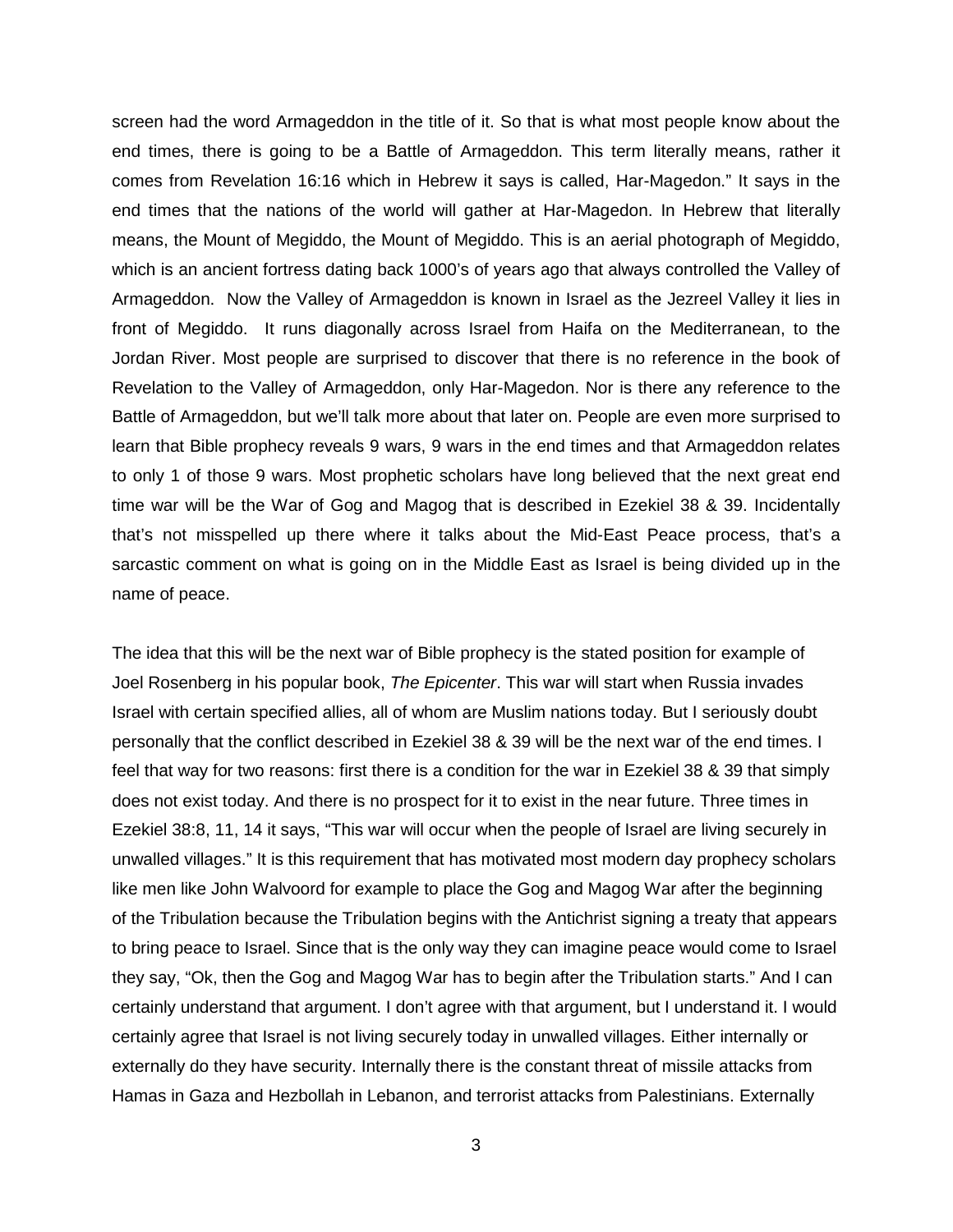there is the constant threat of war. Israel was born in war. And Israel has remained in a state of war ever since it was established, sometimes we just don't realize how many wars there's been in Israel.

Israel began with the War of Independence, 1948-49. Then came the Suez War of 1956. Then the Six Day War in 1967. Then came the War of Attrition from 1967-1970. Next came the war that Israel almost lost, the Yom Kippur War of 1973. In 1982 was the Lebanese War. In 1987- 1993 was the First Arab Intifada. In 1991 the first Gulf War. 2000-2004 the Second Arab Intifada. 2006 the Hezbollah War. 2008-09 the War with Hamas. It goes on, and on and on. The Bible says that the nation will be established in one day and the next day the birth pains will begin and they did, and they continue to this day. I would argue that Israel is not only insecure, but that it is the most insecure nation in the world when it comes to external security. Not internal security, I'll go to Israel and walk around the streets of Tel Aviv in Jerusalem at night and never feel any problem at all. I wouldn't do that in Dallas, Texas. But it is the most insecure nation in the world externally. It is the only nation I know of where every village that is built there is built out of reinforced concrete, all the houses, all the building, everything because they build for war. It is the only nation I know of where every apartment building, every house, every community of single family houses has to have a bomb shelter within walking distance. It is a nation so insecure that it has built a wall that meanders almost 400 miles to protect its citizens from terrorists and it has been very effective. In fact I would argue that Israel is currently more insecure than in any time in its history for two reasons: first the missile attacks that can be launched any moment by Syria and other nations, the next war in Israel is going to be unlike any other war that Israel has ever fought because when it breaks out thousands of missiles are going to literally rain down on Tel Aviv. And the second reason it is more insecure than ever before is because of its abandonment by the Obama Administration.

The second reason that I doubt that the War of Ezekiel 38 & 39 will be the next end time war of Bible prophecy is because the nations mentioned as allies of Russia do not include a single Arab state, not one that has a common border with Israel. I don't know if you've ever thought about that or not, not a single one has a common border with Israel. Instead the nations identified are Persia which is Iran and possibly also Iraq, Cush which is the Sudan, Put which is Libya and possibly Algeria and Tunisia also, and then Gomer and Bethtogarmah which of course is modern day Turkey. As you can see none of these Russian allies, not a single one has a common border with Israel. Specifically there is no mention whatsoever of Egypt, of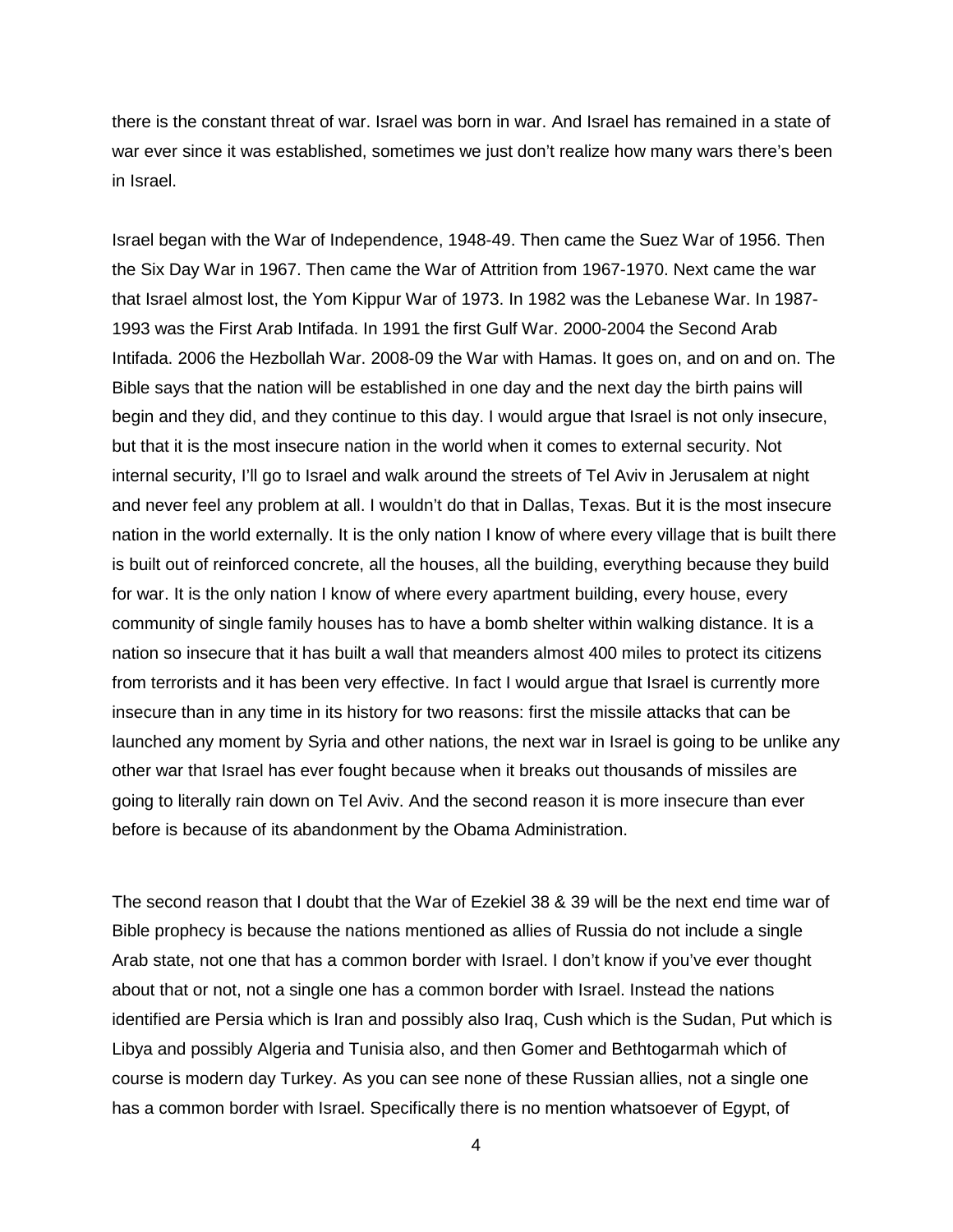Jordan, of Syria, of Lebanon, or Gaza. This produces an important question, why is it that none of the nations located next to Israel are mentioned as allies of Russia, in the Ezekiel 38 & 39 War? I personally believe that the best explanation of this mystery is the one supplied by Bill Salus in his book, *Isralestine.* He proposes that the next prophetic end time war will mostly likely be that described in Psalm 83, a war between Israel and its immediate neighbors. He believes this war will produce the conditions that are necessary for the war of Ezekiel 38 & 39 and I agree with that conclusion. With that point clarified let's now take an overview of the end time prophetic wars and what I think is there logical order.

#### **Part 2**

Okay, we are now ready to take a look at the nine wars of the end times. You know I wonder how many you could name right now? Are you stuck on the War of Armageddon? Well, don't feel like the Lone Ranger. Most Christians could probably not name more than two or three of the wars, at the most. So here are the nine wars.

The first the War of Israeli Extermination described in Psalm 83. Psalm 83 states that the immediate neighbors of Israel will launch a war for the purpose of wiping out Israel as a nation. The nations described as being a part of this nefarious effort are those with a common border with Israel, including Lebanon, Syria, Jordan, Egypt and Gaza, all of these with a common border. The second half of Psalm 83 is a prayer for Israel's victory. The outcome of the war is not specifically stated in Psalm 83 but we know from other Scriptures that Israel will be victorious. For example Zechariah 12:6 says, "That in the end times Israel will be like a firepot among pieces of wood, and a flaming torch among sheaths so that that they will consume on the right hand and on the left all the surrounding peoples." They are going to be like David against Goliath.

Bill Salus believes this war of annihilation will boomerang on the Arab nations and will result in their overwhelming defeat producing great territorial expansion, enhanced national resources for Israel and yes, peace for Israel. Incidentally it is during this war that Israel will most likely destroy Damascus in fulfillment of the prophecies in Isaiah 17 and Jeremiah 19 which says that in the end times Damascus will be destroyed and it will never be built again. But the security provided by Psalm 83 War will not last long because what will happen is that the Arab nations will turn to their natural ally Russia and cry out for help resulting in the first war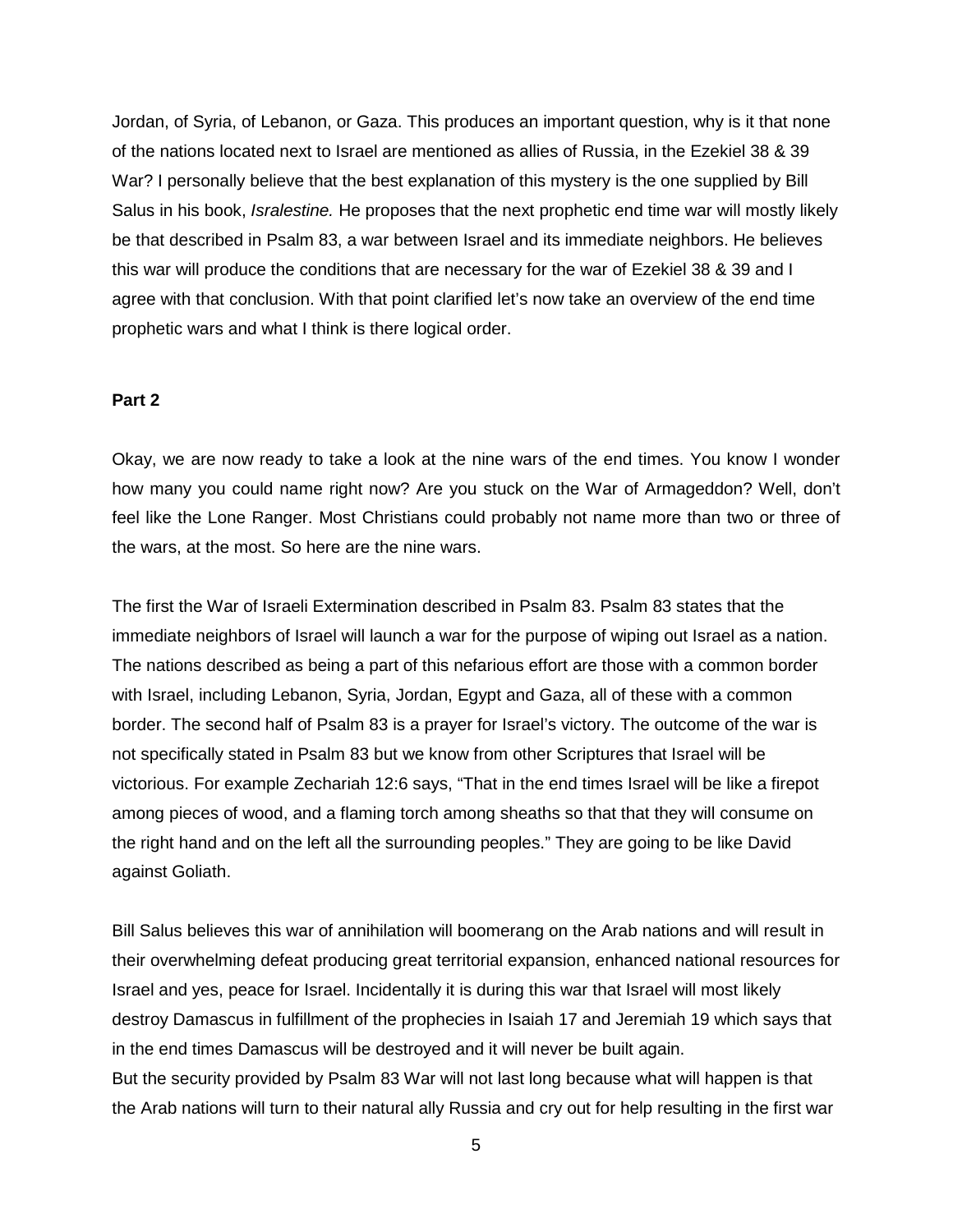of Gog and Magog. The war described in Ezekiel 38 & 39. This is where Russia comes down against Israel with certain specified Muslim allies. The Russians will be delighted to respond to the Arab cry for help because they have always dreamed of taking over the oil fields of the Middle East. They will therefore launch an invasion for the stated purpose of helping the Muslims destroy Israel. Their specific allies will involve the outer ring of Muslim states that surround Israel all but Saudi Arabia.

Now I believe that the unstated agenda of the Russians and their real motivation will be to use the Arab invitation as an excuse to expand their sovereignty over all the Middle East. This alterative motive is described in Ezekiel 38:12 where it says the Russians will come to capture spoil and to seize plunder. The invading armies will be supernaturally destroyed by God on the mountains of Israel. The Lord will accomplish this destruction through earthquakes and pestilence, hail, fire and brimstone and battle field confusion. Even the Jewish people will recognize that the victory belongs to God and it will open many of their hearts to the Lord.

The greatest mystery concerning this war is its timing. Most have placed it at the beginning of the Tribulation. Others have delayed it to the middle of the Tribulation. But increasingly in recent years the tendency has been to place it before the beginning of the Tribulation. The reason there is so much question is because the Bible does not say for sure when it will occur, and there is room for honest disagreement on this. Probably every person on this program has a different view as to when this war will occur. So there is room for honest disagreement.

In recent years as said the most common view that is coming out these days is that this war will start before the Tribulation. The best discussion of timing that has yet been written I think can be found in this book, *Northern Storm Rising* by Ron Rhodes who lives in Frisco, Texas. He's a great writer. He concludes that this war of Gog and Magog will most likely occur 3 ½ years begin 3 ½ years before the Tribulation starts. Now here's his reasoning: the Tribulation lasts 7 years, Ezekiel 39:9 says that the Jews will spend 7 years burning the weapons that they capture in that war, likely nuclear fuel. But they are going to be burning weapons that they captured in that war for 7 years. But Revelation 12 tells us that 3 ½ years into the Tribulation the Jews will be evicted from the land by the Antichrist, and most will flee to Jordan. Therefore the only way the Jews could spend 7 years burning the weapons Ron argues is for the war to begin 3  $\frac{1}{2}$ years before the start of the Tribulation. This brings up another question: Does this mean that the wars of Psalm 83 and Ezekiel 38 & 39 must occur before the Rapture? Not at all. The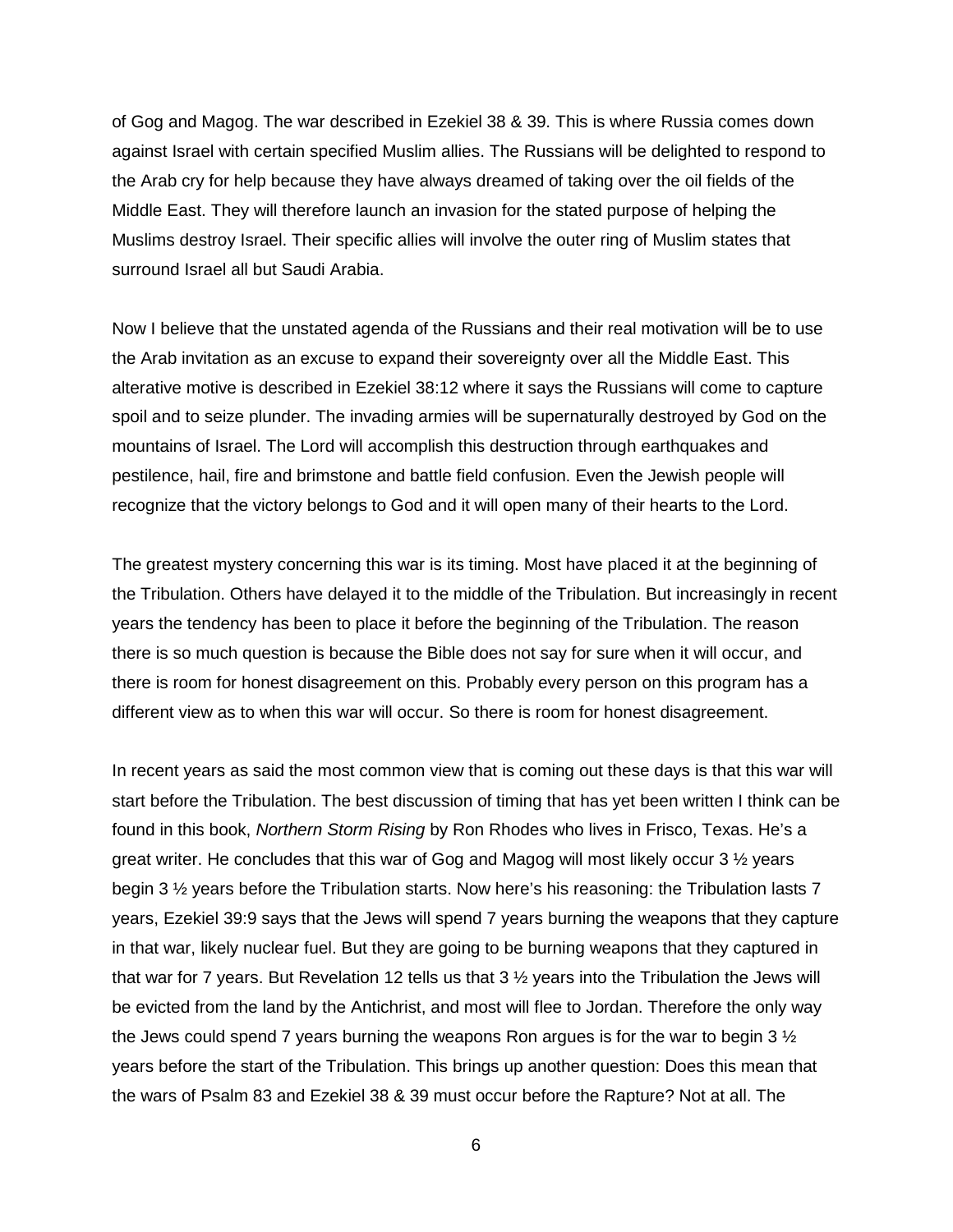Rapture can occur any moment; before, during or after these wars. Keep in mind that the Rapture is not what starts the Tribulation. The Tribulation will begin when the Antichrist signs a security treaty with Israel. There could be a period of several years between the time of the Rapture and the beginning of the Tribulation.

This brings us to the third end time war, the conventional war of the Tribulation mentioned in Revelation 6, although the Antichrist is going to rise to power in Europe through cunning and deception, intrigue, and his charismatic personality. I believe he will have to resort to military power to concur the world. Listen folks Asia, Africa, and Latin America have spent the last 200 years casting off European colonialism. They are not suddenly going to turn around to some European leader no matter how dynamic and how charismatic he may be and say, "Please come and rule us." They are not going to do that. They are going to resist any leader who rises to power in Europe regardless of how brilliant and charismatic he maybe. We are told in Revelation 13:7 that the Antichrist will ultimately achieve authority over every tribe and people and tongue and nation and I believe this authority will be achieved through war. Revelation 6 records the outbreak of this world war it results in the death of one-fourth of humanity. You ever stop and make those calculations? One-fourth of humanity, in today's terms that means that in this war at the beginning of the Tribulation 1 and 1/2 billion people will die, this carnage is called the seal judgments.

To review the wars of Psalm 83 results in the destruction of the inner ring of the Muslim states around Israel. That's Iraq, Syria, Jordan, Egypt and Gaza. Then comes the war of Ezekiel 38 & 39 which results in the destruction of the outer ring: Turkey, Iran, Iraq, Sudan, Libya, Algeria, Tunisia. Both the inner ring and the outer ring are destroyed in these two wars. In other words what I think is going to happen here is that God is going to use the Antichrist as His hammer of wrath to destroy Islam in the Middle East. But there are many other nations of the world that also will have to be taken care of because all the green area there is the Muslim world. And the largest Muslim nations in the world are not in the Middle East. The largest Muslim nations are Indonesia with 200 million, India with 145 million, Pakistan with 140 million, and Bangladesh with 115 million. Those are the big Muslim nations of the world, none of which are in the Middle East.

So I think the Antichrist will have to continue his war to conquer all the nations of the world. And it appears in Revelation 8 & 9 that we come to the fourth war and that is the nuclear war of the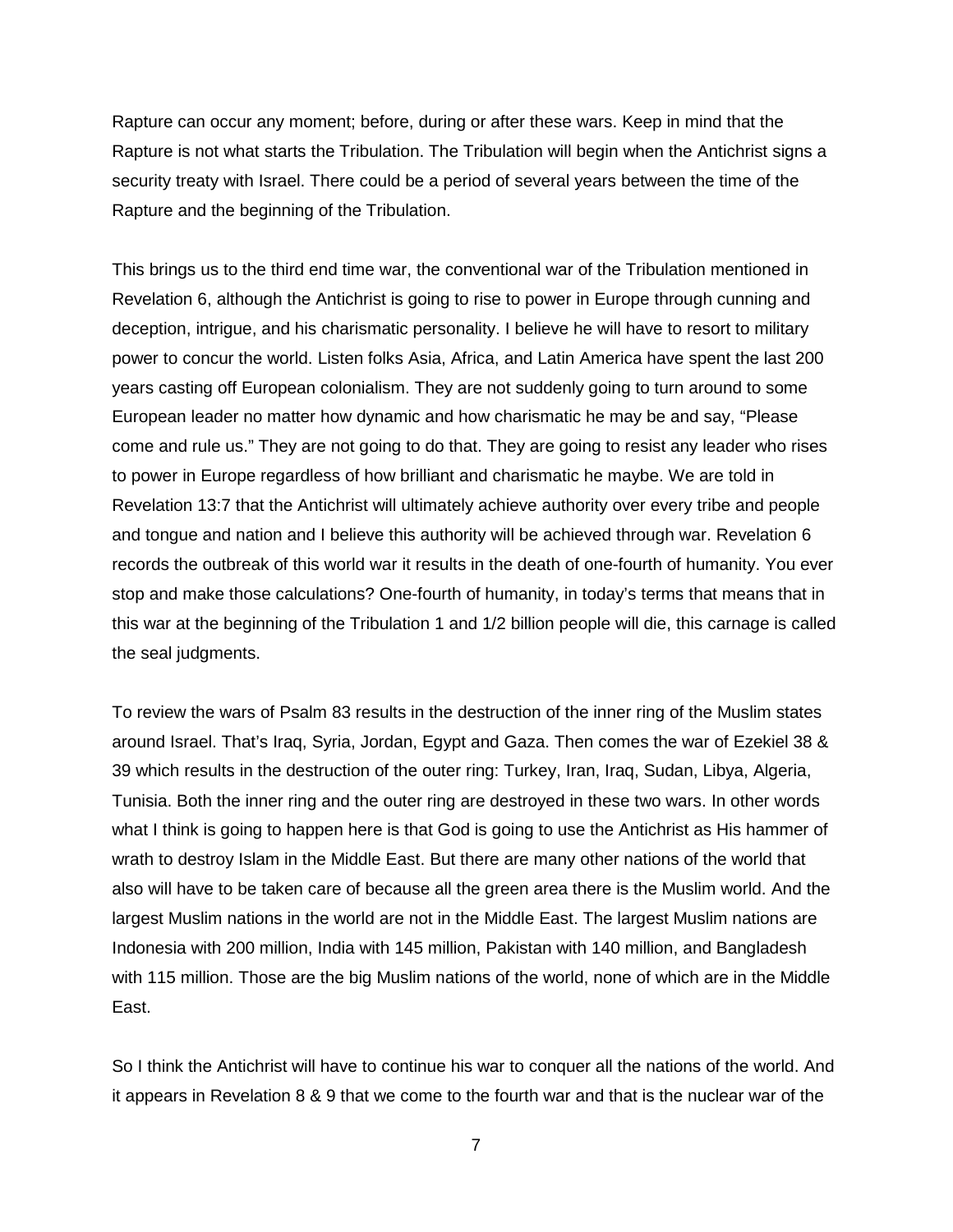Tribulation. What appears to happen here in the book of Revelation is that the conventional war started by the Antichrist begins to morph into a nuclear war resulting in the deaths of another one-third of those left alive. Well if you calculate that one-third of those left alive is another 1 1/2 billion that means folks that by the middle of the Tribulation 3 billion people will die in 3 1/2 years. That's one-half of all humanity is going to die in the first 3 1/2 years of the Tribulation. I have preachers all the time call me and say, "Do you think we are in the Tribulation?" And I say to them, "Let me tell you something, if you go into the Tribulation you will not have to ask anybody if you are there, you'll know. You'll know without a shadow of a doubt."

There are some hints that this conventional war is going to become a nuclear one. For example one of the hints is found in Revelation 8:7 where it says, "The escalation of the war will result in one-third of the earth being burned up." One-third of the earth being burned that sounds like nuclear war to me. Another hint is found in Revelation 16 right at the end of Revelation at the end of the Tribulation where we're told that loathsome and malignant sores will afflict people all over the earth at the end of the Tribulation; something that would be a natural consequence of radiation from the use of atomic weapons. It could very well be that the nuclear holocaust was what Jesus had in mind when He said that in the end times men will faint from fear over the expectation of the things coming upon the world for the powers of the heavens will be shaken. This war is portrayed in the book of Revelation in chapter 8 & 9 as a series of trumpet judgments.

#### **Part 3**

Welcome back to Christ in Prophecy. We have been taking a look at the end time wars that are prophesied in the Bible. Thus far we have considered first of all the War of Israeli Extermination. This is a war described in Psalm 83 in which Israel will overwhelming defeat all the nations with whom it has a common border. This war will most likely occur before the Tribulation and will result in a short-lived peace for Israel.

The second, is what we call the First War of Gog and Magog now this war is the one described in Ezekiel 38 & 39. It will be a second attempt to annihilate Israel, led by Russia who will be accompanied by an outer ring of Muslim nations. In this war, the enemies of Israel will be destroyed supernaturally by God. This war is most likely to occur at least three and a half years before the Tribulation begins.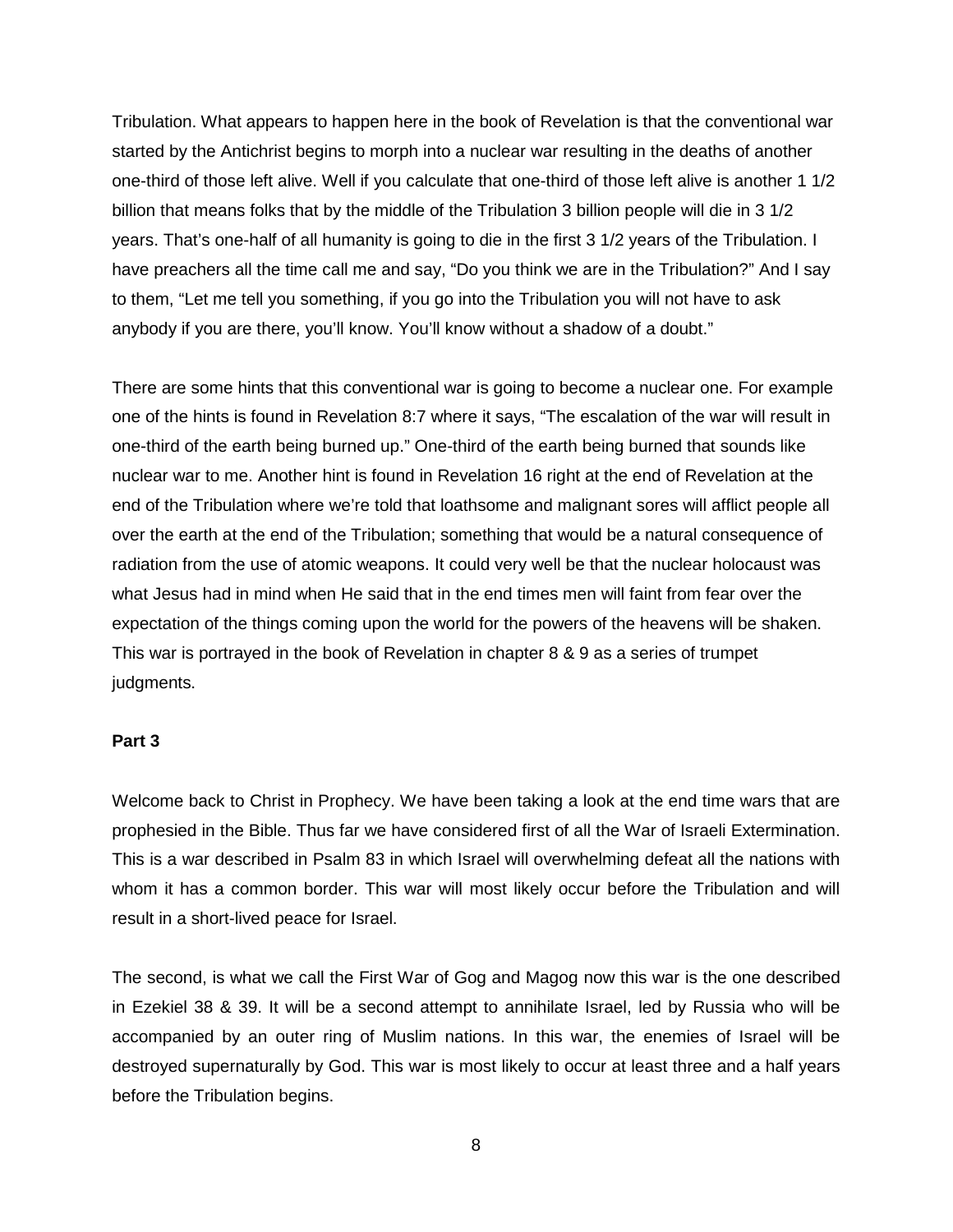The third war is the Conventional War of the Tribulation, this war, is described in Revelation 6, and it will be one launched by the Antichrist in his attempt to conquer the whole world. It will ultimately morph into the 4th war of the end times, what I call The Nuclear War of the Tribulation, this war, is described in Revelation 8 & 9, and it brings us up to the mid-point of the Tribulation, and by the time it is finished, the Antichrist has conquered the whole world, killing one-half of humanity in the process.

Next week, the Lord willing, we'll take a look at the remaining five wars, the first of which will be a supernatural war in the heavenlies. Now, your homework assignment in the meantime is to search the book of Revelation following chapter 9 to see if you can find the remaining 5 wars. You might also take a look at Daniel 11.

At this point, you may be asking yourself, "Well what do these wars have to do with me? Why should I be concerned about them?" Let me mention two reasons. First, the signs of the times point to the fact that we are on the very verge of the first of these end time wars; The War of Israeli Extermination mentioned in Psalm 83. And that, in turn, means that we are living on borrowed time. The Lord is at the very gates of Heaven, waiting for His Father's command to return.

Second, the story of these wars should be of concern to us because they are the climax of a cosmic battle between God and Satan for dominion over this world, and the good news of these wars is that we, the Saints of the Lord, we will win in the end!

Yes, our Lord and Savior, Jesus Christ, is going to win. He is going to take back the dominion over this world that was stolen by Satan when Adam and Eve sinned, and He is going to give it back to us. This will happen because our Creator has the wisdom and the power to orchestrate all the evil of Mankind and Satan to the triumph of His glorious Son, Jesus Christ.

That is going to happen very soon folks, and I pray that you are ready for it. I pray that you have accepted Jesus as your Lord and Savior. John 3:36 says that God deals with sin in one of two ways; either grace or wrath. Are you under grace or wrath? It is a glorious thing to be living under the grace of God. It is a terrible thing to be subject to His wrath.